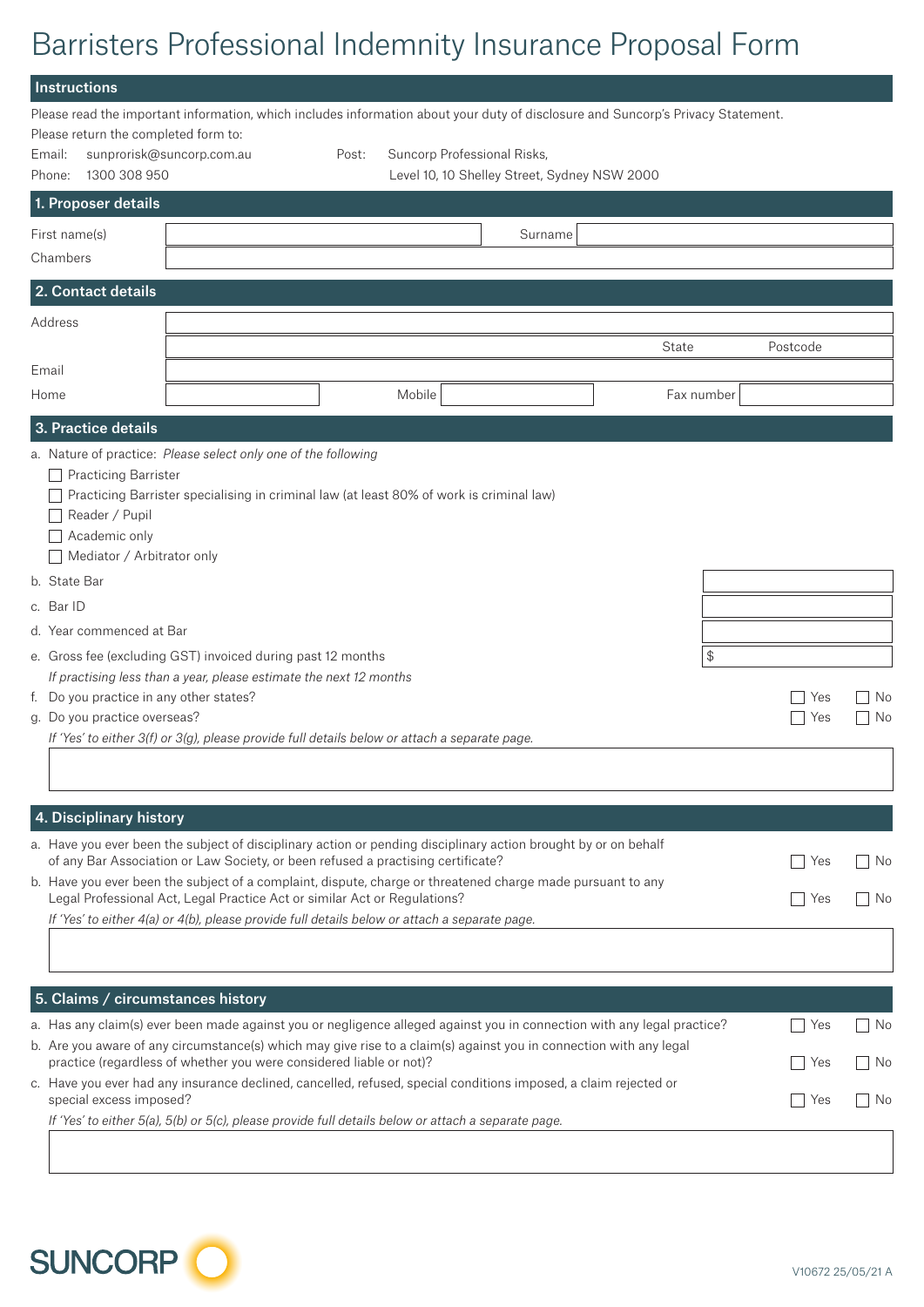| 6. Insurance details                                                                                                                                                                                                                           |                                                                                                           |                                                                                                                     |           |  |
|------------------------------------------------------------------------------------------------------------------------------------------------------------------------------------------------------------------------------------------------|-----------------------------------------------------------------------------------------------------------|---------------------------------------------------------------------------------------------------------------------|-----------|--|
| a. Which limits of indemnity would you like to be quoted?                                                                                                                                                                                      |                                                                                                           |                                                                                                                     |           |  |
| $\sqrt{$1,500,000}$<br>$\Box$ \$2,000,000                                                                                                                                                                                                      | $\Box$ \$5,000,000                                                                                        | $\sqrt{310,000,000}$<br>Other:                                                                                      |           |  |
|                                                                                                                                                                                                                                                | b. Do you have any Professional Indemnity Insurance as a barrister currently in force?                    |                                                                                                                     | Yes<br>No |  |
|                                                                                                                                                                                                                                                | If 'Yes' please provide the following details:                                                            |                                                                                                                     |           |  |
| Insurer(s)                                                                                                                                                                                                                                     | Expiry date                                                                                               | Limit of Indemnity                                                                                                  | Premium   |  |
|                                                                                                                                                                                                                                                |                                                                                                           | $\, \, \raisebox{12pt}{$\scriptstyle \circ$}$                                                                       | \$        |  |
| 7. Authorised parties                                                                                                                                                                                                                          |                                                                                                           |                                                                                                                     |           |  |
|                                                                                                                                                                                                                                                |                                                                                                           | Do you wish to authorise other people to deal with your Professional Indemnity Insurance on your behalf? $\Box$ Yes | - No      |  |
|                                                                                                                                                                                                                                                | If 'Yes' please provide us with the attached 'Authorised parties' addendum.                               |                                                                                                                     |           |  |
| <b>Declaration</b>                                                                                                                                                                                                                             |                                                                                                           |                                                                                                                     |           |  |
|                                                                                                                                                                                                                                                | I am, or am intending to become, a member of the Bar Association indicated in this proposal.              |                                                                                                                     |           |  |
| I have read and understood the duty of disclosure.                                                                                                                                                                                             |                                                                                                           |                                                                                                                     |           |  |
|                                                                                                                                                                                                                                                | I have made all enquiries necessary for compliance with the duty of disclosure.                           |                                                                                                                     |           |  |
|                                                                                                                                                                                                                                                |                                                                                                           |                                                                                                                     |           |  |
| All information in the proposal and any attachments to the proposal is true, correct and complete, and no relevant information has been omitted.<br>I understand that Suncorp will rely on the information I've provided.                      |                                                                                                           |                                                                                                                     |           |  |
|                                                                                                                                                                                                                                                | I undertake to tell Suncorp if any of the information changes before the commencement date of the policy. |                                                                                                                     |           |  |
|                                                                                                                                                                                                                                                |                                                                                                           | I understand that Suncorp isn't bound to provide a quote and I am not bound to accept any quote Suncorp provides.   |           |  |
| I understand that no insurance is in force until confirmed by Suncorp.                                                                                                                                                                         |                                                                                                           |                                                                                                                     |           |  |
| I have read and understood the privacy statement.                                                                                                                                                                                              |                                                                                                           |                                                                                                                     |           |  |
| I consent to the use, disclosure and obtaining of information as detailed in the privacy statement.                                                                                                                                            |                                                                                                           |                                                                                                                     |           |  |
| I have read and understood the important information and notices/conditions included with this proposal and which Suncorp has otherwise put<br>before me.                                                                                      |                                                                                                           |                                                                                                                     |           |  |
| I authorise Suncorp to provide the Bar Association with a copy of my Certificate of Insurance to facilitate the issuing of a practising certificate to me.                                                                                     |                                                                                                           |                                                                                                                     |           |  |
| I authorise Suncorp to make available from time to time to the Chairman of the Professional Indemnity Insurance Committee and the Bar's Executive                                                                                              |                                                                                                           |                                                                                                                     |           |  |
| Director, upon request by them, information in anonymous form relating to any claim, past, present or future, made against me and the level of                                                                                                 |                                                                                                           |                                                                                                                     |           |  |
| insurance cover held. I give this authority on the basis that the information disclosed is required for the purposes of implementing risk management                                                                                           |                                                                                                           |                                                                                                                     |           |  |
| strategies and training programmes to support the scheme under the relevant professional standards legislation.<br>Please do not send me product related material on the range of financial products and services offered by the Suncorp Group |                                                                                                           |                                                                                                                     |           |  |
|                                                                                                                                                                                                                                                |                                                                                                           |                                                                                                                     |           |  |
| Signature of proposer                                                                                                                                                                                                                          |                                                                                                           |                                                                                                                     |           |  |

| Signature of proposer |  |
|-----------------------|--|
| Date                  |  |
| Name                  |  |
|                       |  |

# **Notes**

RECEIVE A QUOTATION - A Quotation will be provided upon receipt of a fully completed Proposal Form, subject always to our acceptance.

PREMIUM FUNDING - Payment of your Premium by monthly instalments can be arranged by premium funding (for amounts over \$500). You may arrange premium funding through any Premium Funding Company. Your premium funding arrangement is subject to the discretion, and the terms and conditions of the Premium Funding Company. The Premium Funding Company acts on its own behalf and does not act as agent of Suncorp. AAI Limited trading as Suncorp Insurance does not guarantee the benefits payable or assume any obligation or liability under any arrangement you may have with a Premium Funding Company.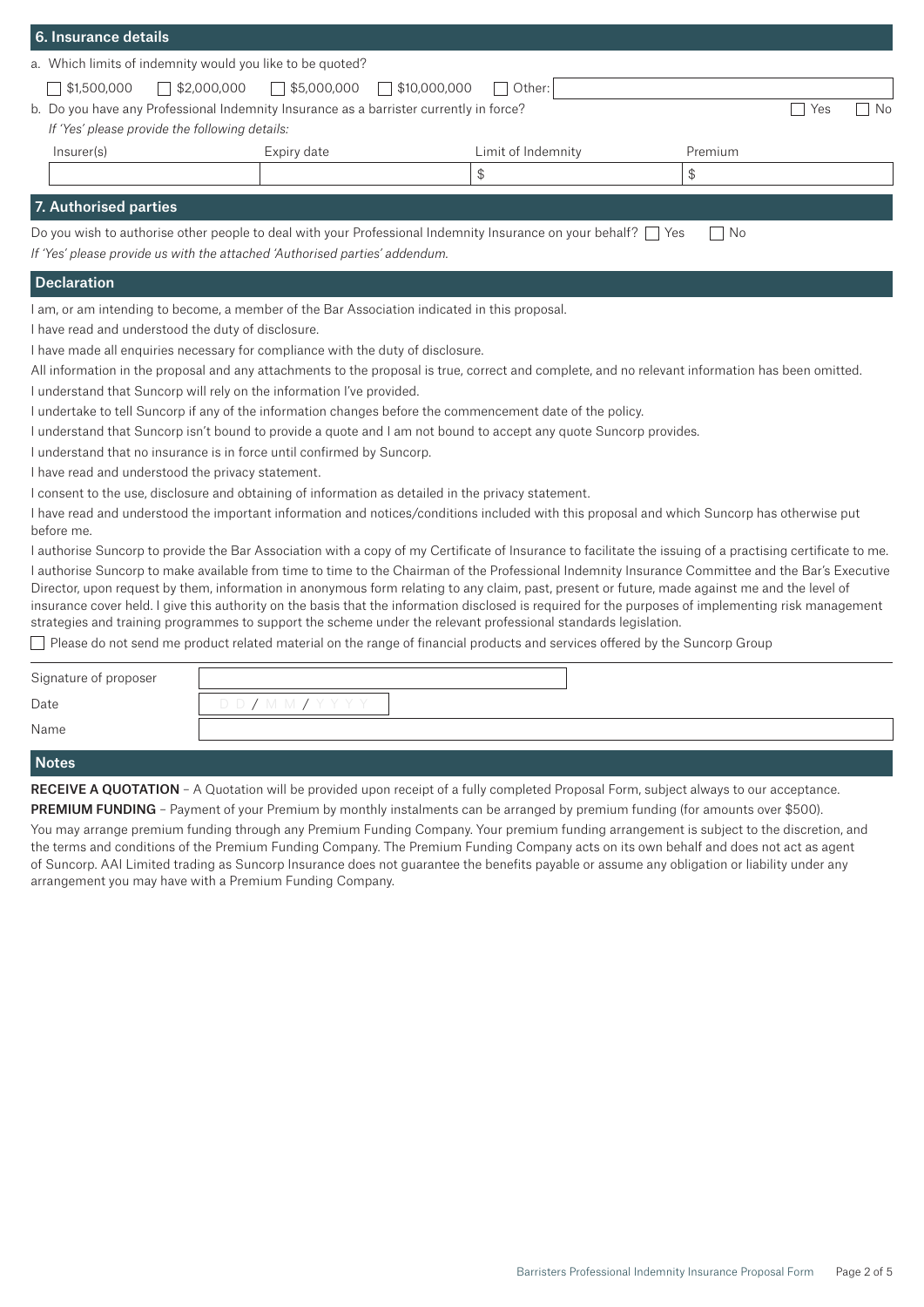# Important Information

# Your duty of disclosure

Before you enter into an insurance contract, you have a duty to tell us anything that you know, or could reasonably be expected to know, that may affect our decision to insure you and on what terms.

You have this duty until we agree to insure you.

You have the same duty before you renew, extend, vary or reinstate an insurance contract.

You do not need to tell us anything that:

- reduces the risk we insure you for;
- is common knowledge;
- we know or should know as an insurer; or
- we waive your duty to tell us about.

## *If you do not tell us something*

If you do not tell us anything you are required to, we may cancel your contract or reduce the amount we will pay you if you make a claim, or both. If your failure to tell us is fraudulent, we may refuse to pay a claim and treat

the contract as if it never existed.

# Suncorp Group Notice

Various products and services are provided by different entities in the Suncorp Group. The different entities in the Suncorp Group are not responsible for, do not guarantee and are not liable in respect of products or services provided by other entities in the Suncorp Group.

Suncorp Bank does not guarantee and is not liable for this product.

This product is not a bank deposit or other bank liability.

#### General Insurance Code of Practice

We support and adhere to the General Insurance Code of Practice. A copy of the Code can be obtained from the Insurance Council of Australia by:

- Telephone (02) 9253 5100 or 1300 728 228
- Website www.insurancecouncil.com.au

# Our complaints handling procedures

We are committed to:

- listening to what you tell us;
- being accurate and honest in telling you about our products and services;
- communicating with you clearly; and
- resolving any complaints or concerns you have in a fair, transparent and timely manner.

### How to contact us with a complaint

#### *Let us know*

If you experience a problem, are not satisfied with our products or services or a decision we have made, let us know so that we can help.

Contact us:

By phone: 1300 888 073

By email: claims@vero.com.au

Complaints can usually be resolved on the spot or within 5 business days.

#### *Review by our Customer Relations Team*

If we are not able to resolve your complaint or you would prefer not to contact the people who provided your initial service, our Customer Relations team can assist:

| By phone:   | 1300 264 470                            |
|-------------|-----------------------------------------|
| Bv email:   | idr@vero.com.au                         |
| In writina: | Customer Relations, Vero, PO Box 14180, |
|             | Melbourne City Mail Centre VIC 8001     |

Customer Relations will contact you if they require additional information or they have reached a decision.

When responding to your complaint you will be informed of the progress of and the timeframe for responding to your complaint.

## *Seek review by an external service*

We expect our procedures will deal fairly and promptly with your complaint. However, if you remain dissatisfied, there are external dispute remedies such as mediation, arbitration or legal action you may pursue.

#### Claims made basis and retroactive date

This policy is issued on a 'claims made and notified' basis. This means that the policy covers claims:

- first made against you during the period of insurance; and
- you tell us about during the period of insurance.
- If the Run Off Cover clause is activated, the policy will provide:
- an additional run-off cover period for you to tell us about claims first made against you during the period of insurance; and
- cover for claims first made against you during the run-off cover period and which you tell us about during the run-off period - provided the claims are based on an act, error, or omission alleged to have been committed prior to the commencement of the run-off cover period.

Pursuant to section 54 of the Insurance Contracts Act 1984, if you tell us about claims first made against you during the period of insurance (or run-off cover period, if applicable), after the period of insurance and any applicable run-off cover period expires, we may be able to reduce our liability by an amount that fairly represents the extent to which our interests were prejudiced as a result of your delay in notifying us of the claim.

Written notification of facts pursuant to section 40(3) of the Insurance Contracts Act 1984: If during the period of insurance, you learn about facts that might lead to a claim and you tell us in writing about these facts as soon as reasonably practicable after you became aware of those facts but before the end of the period of insurance, we will treat any subsequent claim arising from those facts as though it was made against you during the period of insurance.

The policy doesn't cover claims or potential claims that you knew about prior to the period of insurance which would have put a reasonable person in your position on notice a claim may be made against you. (There are some exceptions to this rule if a 'Continuous Cover' extension applies).

If a retroactive date is applied or shown on the policy schedule, the policy doesn't cover claims resulting from an act or failure to do something before that date.

#### Average provision

If a payment in excess of the Limit of Indemnity available under your policy has to be made to dispose of a claim, Suncorp's liability for Defence Costs incurred with its consent shall be such proportion thereof as the amount of indemnity available under this policy bears to the amount paid to dispose of the claim payments.

#### Preservation of rights of recovery / Subrogation waiver

This policy contains provisions that has the effect of excluding or limiting Suncorp's liability for a loss or liability incurred due to the Insured entering into:

- a. any agreement whereby the Insured releases, agrees not to sue or waives or prejudices any rights of recovery; or
- b. any deed or agreement excluding, limiting or delaying the legal rights of recovery against another party; or
- c. any agreement or compromise whereby any rights or remedies to which Suncorp would be subrogated are or may be prejudiced.

#### Overseas activities

If this policy provides cover for the conduct of activities outside of Australia or claims brought in legal jurisdictions outside of Australia, it is possible other countries' laws or regulations may nevertheless prevent this policy from responding to provide that cover. If you conduct activities overseas you may wish to seek advice from a legal or insurance professional who understands the relevant countries' insurance requirements.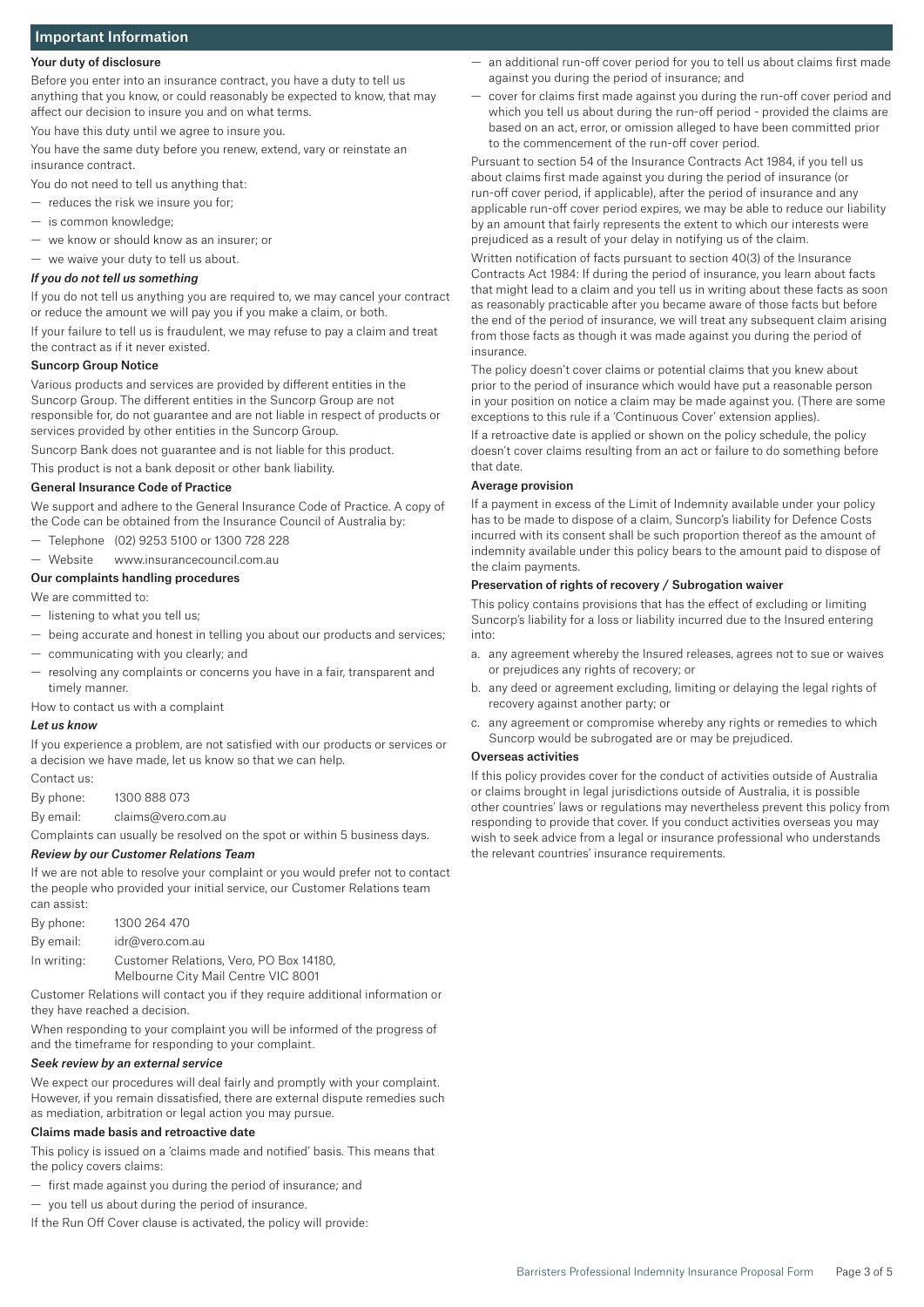# Privacy statement

AAI Limited trading as Suncorp Insurance ("Suncorp Insurance"), is the insurer and issuer of your commercial insurance product, and is a member of the Suncorp Group, which we'll refer to simply as "the Group".

#### *Why do we collect personal information?*

Personal information is information or an opinion about an identified individual or an individual who is reasonably identifiable. We collect personal information so that we can:

- identify you when you do business with us;
- understand your requirements and provide you with a product or service and systems;
- set up, administer and manage our products and services, including the management and administration of underwriting and claims;
- assess and investigate any claims you make under one or more of our products;
- manage, train and develop our employees and representatives;
- manage complaints and disputes, and report to dispute resolution bodies; and
- get a better understanding of you, your needs, and how you interact with us, so we can engage in product and service research, development and business strategy including managing the delivery of our services and products via the ways we communicate with you.

#### *What happens if you don't give us your personal information?*

If we ask for your personal information and you don't give it to us, we may not be able to provide you with any, some, or all of the features of our products or services.

#### *How we handle your personal information*

We collect your personal information directly from you and, in some cases, from other people or organisations. We also provide your personal information to other related companies in the Group, and they may disclose or use your personal information for the purposes described in 'Why do we collect personal information?' in relation to products and services they may provide to you. They may also use your personal information to help them provide products and services to other customers, but they'll never disclose your personal information to another customer without your consent.

Under various laws we will be (or may be) authorised or required to collect your personal information. These laws include the Anti-Money Laundering and Counter-Terrorism Financing Act 2006, Personal Property Securities Act 2009, Corporations Act 2001, Autonomous Sanctions Act 2011, Income Tax Assessment Act 1997, Income Tax Assessment Act 1936, Taxation Administration Act 1953, A New Tax System (Goods and Services Tax) Act 1999 and the Australian Securities and Investments Commission Act 2001, as those laws are amended and includes any associated regulations.

We will use and disclose your personal information for the purposes we collected it as well as purposes that are related, where you would reasonably expect us to. We may disclose your personal information to and/or collect your personal information from:

- other companies within the Group and other trading divisions or departments within the same company (please see our Group Privacy Policy for a list of brands/companies);
- any of our Group joint ventures where authorised or required;
- customer, product, business or strategic research and development organisations;
- data warehouse, strategic learning organisations, data partners, analytic consultants;
- social media and other virtual communities and networks where people create, share or exchange information;
- publicly available sources of information;
- clubs, associations, member loyalty or rewards programs and other industry relevant organisations;
- a third party that we've contracted to provide financial services, financial products or administrative services – for example:
	- information technology providers,
	- administration or business management services, consultancy firms, auditors and business management consultants,
	- marketing agencies and other marketing service providers,
	- claims management service providers
	- print/mail/digital service providers, and
	- imaging and document management services;
- any intermediaries, including your agent, adviser, a broker, representative or person acting on your behalf, other Australian Financial Services Licensee or our authorised representatives, advisers and our agents;
- a third party claimant or witnesses in a claim;
- accounting or finance professionals and advisers;
- government, statutory or regulatory bodies and enforcement bodies;
- policy or product holders or others who are authorised or noted on the policy as having a legal interest, including where you are an insured person but not the policy or product holder;
- in the case of a relationship with a corporate partner such as a bank or a credit union, the corporate partner and any new incoming insurer;
- the Australian Financial Complaints Authority or any other external dispute resolution body;
- credit reporting agencies;
- other insurers, reinsurers, insurance investigators and claims or insurance reference services, loss assessors, financiers;
- legal and any other professional advisers or consultants;
- hospitals and, medical, health or wellbeing professionals;
- debt collection agencies;
- any other organisation or person, where you've asked them to provide your personal information to us or asked us to obtain personal information from them, eg your mother.

We'll use a variety of methods to collect your personal information from, and disclose your personal information to, these persons and organisations, including written forms, telephone calls and via electronic delivery. We may collect and disclose your personal information to these persons and organisations during the information life cycle, regularly, or on an ad hoc basis, depending on the purpose of collection.

#### *Overseas Disclosure*

Sometimes, we need to provide your personal information to – or get personal information about you from – persons or organisations located overseas, for the same purposes as in 'Why do we collect personal information?'

The complete list of countries is contained in our Group Privacy Policy, which can be accessed at www.suncorp.com.au/privacy, or you can call us for a copy.

From time to time, we may need to disclose your personal information to, and collect your personal information from, other countries not on this list. Nevertheless, we will always disclose and collect your personal information in accordance with privacy laws.

# *Your personal information and our marketing practices*

Every now and then, we and any related companies that use the Suncorp Brand might let you know – including via mail, SMS, email, telephone or online – about news, special offers, products and services that you might be interested in. We will engage in marketing unless you tell us otherwise. You can contact us to update your marketing preferences at any time.

In order to carry out our direct marketing we collect your personal information from and disclose it to others that provide us with specialised data matching, trending or analytical services, as well as general marketing services (you can see the full list of persons and organisations under 'How we handle your personal information'). We may also collect your personal information for marketing through competitions and by purchasing contact lists.

We, and other people who provide us with services, may combine the personal information collected from you or others, with the information we, or companies in our Group, or our service providers already hold about you. We may also use online targeted marketing, data and audience matching and market segmentation to improve advertising relevance to you.

## *How to access and correct your personal information or make a complaint*

You have the right to access and correct your personal information held by us and you can find information about how to do this in the Suncorp Group Privacy Policy.

The Policy also includes information about how you can complain about a breach of the Australian Privacy Principles and how we'll deal with such a complaint.

You can get a copy of the Suncorp Group Privacy Policy. Please use the contact details in Contact Us.

#### *Contact us*

For more information about our privacy practices including accessing or correcting your personal information, making a complaint, obtaining a list of overseas countries, or giving us your marketing preferences you can:

- $-$  Call 13 11 15
- Download from suncorp.com.au/privacy
- Email privacyaccessrequest@suncorp.com.au